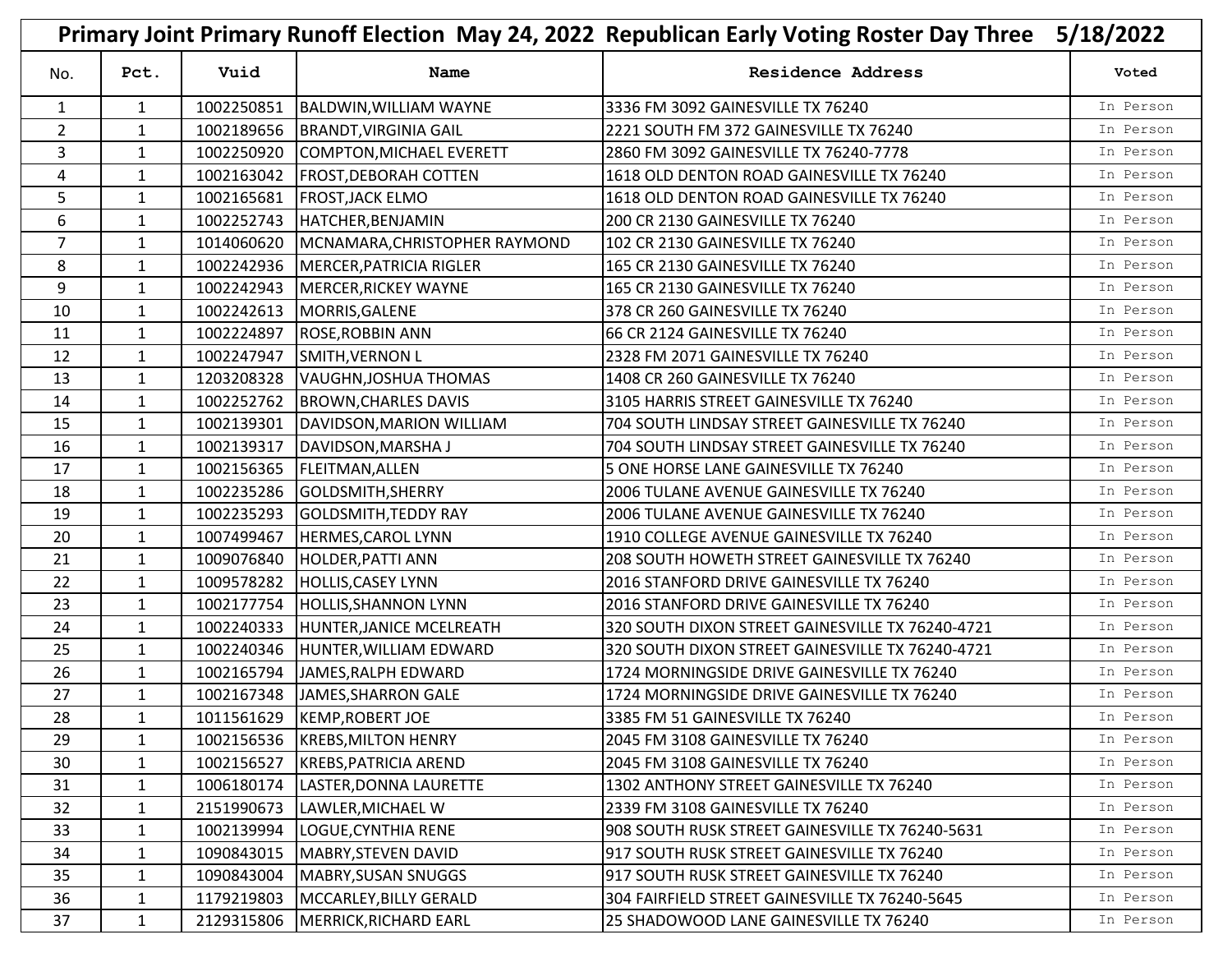| 38 | 1              | 1183358307 | MOSS, KIMZIE                      | 800 SOUTH RUSK STREET GAINESVILLE TX 76240-5345       | In Person |
|----|----------------|------------|-----------------------------------|-------------------------------------------------------|-----------|
| 39 | 1              | 1036940787 | NEELLEY, PHILIP WAYNE             | 804 SOUTH DENTON STREET GAINESVILLE TX 76240          | In Person |
| 40 | $\mathbf{1}$   | 1022732018 | <b>ONEY, JEROMIE BRENNAN</b>      | 1117 VINTAGE AVENUE GAINESVILLE TX 76240              | In Person |
| 41 | $\mathbf{1}$   | 1010930124 | SHASTEEN, MARK DUWAYNE            | 1330 EAST CALIFORNIA STREET GAINESVILLE TX 76240      | In Person |
| 42 | $\mathbf{1}$   | 1073958101 | SMITH, JAMES EUGENE               | 115 EAST CHURCH STREET GAINESVILLE TX 76240           | In Person |
| 43 | $\mathbf{1}$   | 1002168817 | <b>TURBEVILLE, TIMOTHY FLOYD</b>  | 3105 BRIARCLIFF CIRCLE GAINESVILLE TX 76240           | In Person |
| 44 | 1              | 1090872192 | <b>VOTH, JEROME RICHARD</b>       | 831 FM 1630 GAINESVILLE TX 76240                      | In Person |
| 45 | $\mathbf{1}$   | 1002143385 | WAGGOMAN, GLORIA ANN              | 1719 MERRYWOOD WAY GAINESVILLE TX 76240               | In Person |
| 46 | $\mathbf{1}$   | 1002148491 | <b>WIGINTON, MICHEAL PAUL</b>     | 105 LINE DRIVE GAINESVILLE TX 76240                   | In Person |
| 47 | $\overline{2}$ | 1002234608 | ALMON, HAROLD ANDREW              | 1834 FM 1201 GAINESVILLE TX 76240                     | In Person |
| 48 | $\overline{2}$ | 1002253213 | <b>BISHOP, LONNIE MILBURN</b>     | 1217 BELCHER STREET GAINESVILLE TX 76240              | In Person |
| 49 | $\overline{2}$ | 1002253221 | <b>BISHOP, LUCILLE KAY</b>        | 1217 BELCHER STREET GAINESVILLE TX 76240              | In Person |
| 50 | $\overline{2}$ | 1181135347 | <b>BLANK, MICHAEL JOSEPH</b>      | 1411 EAST CALIFORNIA STREET GAINESVILLE TX 76240-4305 | In Person |
| 51 | $2^{\circ}$    | 1081334717 | <b>BLANK, TERESA GAIL</b>         | 1411 EAST CALIFORNIA STREET GAINESVILLE TX 76240      | In Person |
| 52 | $\overline{2}$ | 1148195099 | <b>CELLAN, NITA</b>               | 1100 LAWRENCE STREET APT 46 GAINESVILLE TX 76240      | In Person |
| 53 | $2^{\circ}$    | 2161389544 | <b>CIFARELLI, JUDY ANN</b>        | 1909 FLORAL DRIVE GAINESVILLE TX 76240                | In Person |
| 54 | $\overline{2}$ | 1002274933 | CIFARELLI, WILLIAM D              | 1909 FLORAL DRIVE GAINESVILLE TX 76240                | In Person |
| 55 | $\overline{2}$ | 1002215421 | DAVIDSON, ALICE                   | 1101 LAWRENCE STREET APT 403 GAINESVILLE TX 76240     | In Person |
| 56 | $\overline{2}$ | 1020736394 | <b>GORDON, BERNARDINE A.</b>      | 1403 EAST CALIFORNIA STREET GAINESVILLE TX 76240      | In Person |
| 57 | $2^{\circ}$    | 1020736413 | <b>GORDON, STEPHEN BYRON</b>      | 1403 EAST CALIFORNIA STREET GAINESVILLE TX 76240      | In Person |
| 58 | $2^{\circ}$    | 1002253471 | JONES, JACKIE LYNN                | 732 RITCHEY STREET GAINESVILLE TX 76240               | In Person |
| 59 | $\overline{2}$ | 1206946586 | KING II, KEITH GRICE              | 301 EAST SCOTT STREET GAINESVILLE TX 76240            | In Person |
| 60 | $\overline{2}$ | 1002255045 | NEU, GREGORY JAMES                | 1502 ELIZABETH STREET GAINESVILLE TX 76240            | In Person |
| 61 | $\overline{2}$ | 1002253655 | NEU, SYLVIA                       | 1502 ELIZABETH STREET GAINESVILLE TX 76240            | In Person |
| 62 | $\overline{2}$ | 1002256550 | <b>PEARSON, BRIAN KEITH</b>       | 323 NORTH HOWETH STREET GAINESVILLE TX 76240          | In Person |
| 63 | $\overline{2}$ | 1195411680 | <b>ROBERTSON, TERRY LYNN</b>      | 710 RITCHEY STREET GAINESVILLE TX 76240               | In Person |
| 64 | $\overline{2}$ | 1002222846 | VOTH, GLENN JOSEPH                | 1113 NORTH TAYLOR STREET GAINESVILLE TX 76240         | In Person |
| 65 | $\overline{2}$ | 1022755473 | ZAMORA, JORGE MARTIN              | 711 FLETCHER STREET GAINESVILLE TX 76240              | In Person |
| 66 | $\overline{3}$ | 1002218985 | <b>BECKER, LINDA</b>              | 1739 CR 318 GAINESVILLE TX 76240                      | In Person |
| 67 | 3              | 1002219001 | <b>BECKER JR, WERNER HENRY</b>    | 1739 CR 318 GAINESVILLE TX 76240                      | In Person |
| 68 | 3              |            | 1002178424   BELL JR, LYNDON RAY  | 76 CR 3630 GAINESVILLE TX 76240                       | In Person |
| 69 | 3              | 1002273237 | <b>ENDRES, NANCY YARBROUGH</b>    | 6175 FM 1198 GAINESVILLE TX 76240                     | In Person |
| 70 | 3              | 1172791702 | <b>FLEITMAN JR, BERNARD FRANK</b> | 4123 FM 1198 MUENSTER TX 76252                        | In Person |
| 71 | 3              | 1002205254 | <b>FLEITMAN, CAROL ANN</b>        | 4123 FM 1198 MUENSTER TX 76252                        | In Person |
| 72 | 3 <sup>1</sup> | 1002219709 | HUDSON, JO ANN                    | 596 CR 339 GAINESVILLE TX 76240                       | In Person |
| 73 | 3              | 1002219732 | <b>HUDSON, LAREN RAY</b>          | 596 CR 339 GAINESVILLE TX 76240                       | In Person |
| 74 | 3              | 1002222977 | MOSTER, WAYNE ROBERT              | 2965 FM 1630 GAINESVILLE TX 76240                     | In Person |
| 75 | 3              | 1002206442 | MULLER, DORIS LUTKENHAUS          | 2132 CR 340 GAINESVILLE TX 76240                      | In Person |
| 76 | 3              | 1009086303 | MULLER, MATTHEW LEO               | 2222 CR 340 GAINESVILLE TX 76240                      | In Person |
| 77 | 3 <sup>1</sup> | 1022409686 | MULLER, YANA MARGARET             | 2222 CR 340 GAINESVILLE TX 76240                      | In Person |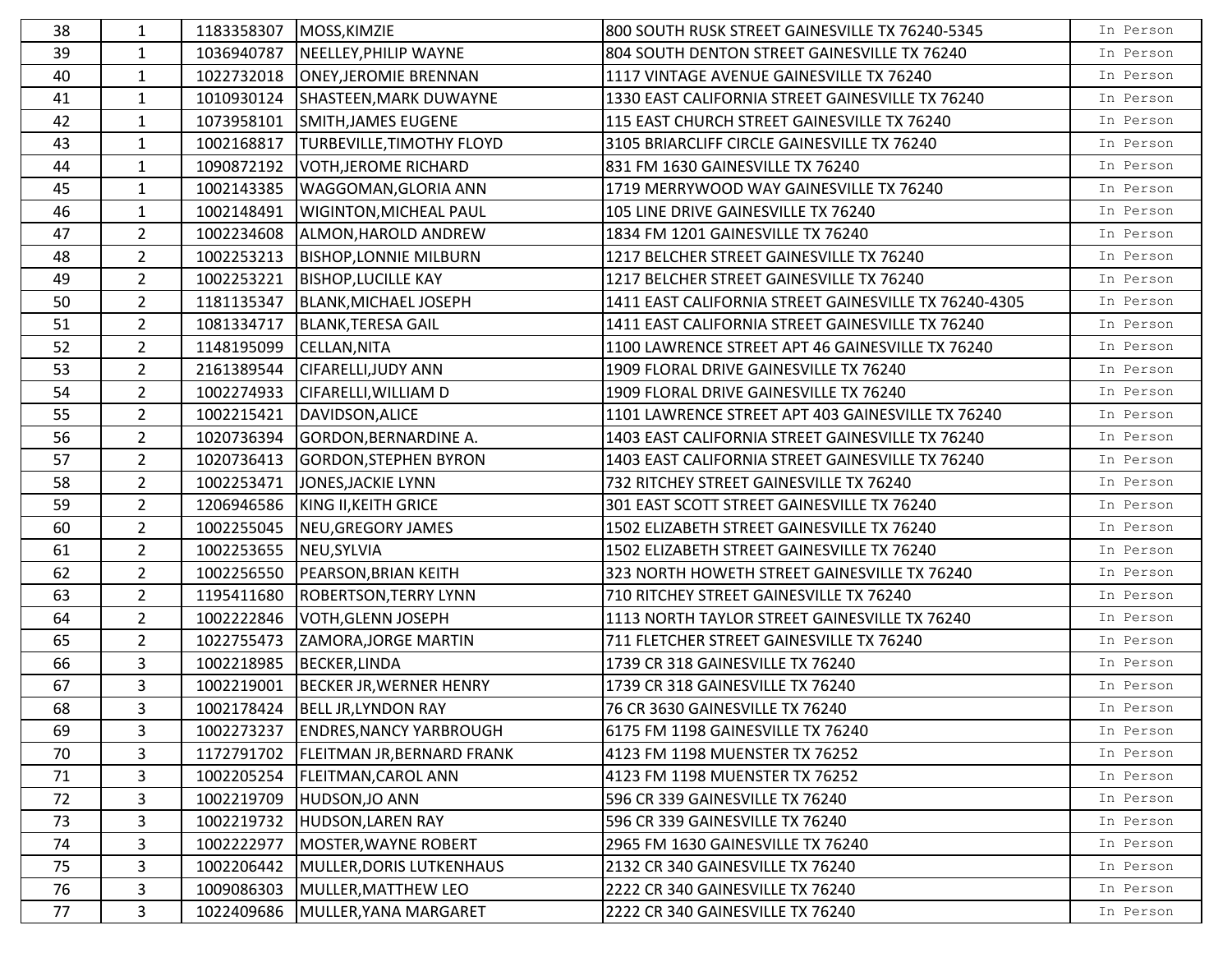| 78  | 3              | 1022651982 | SCHAD, PAUL EDWARD             | 2961 FM 1630 GAINESVILLE TX 76240                  | In Person |
|-----|----------------|------------|--------------------------------|----------------------------------------------------|-----------|
| 79  | $\overline{3}$ | 1002219628 | SCHAD, THOMAS JOSEPH           | 2961 FM 1630 GAINESVILLE TX 76240                  | In Person |
| 80  | 3              | 1010884551 | <b>SICKING, KAREN SPARKS</b>   | 3475 CR 308 GAINESVILLE TX 76240                   | In Person |
| 81  | 4              | 1002158906 | MATTHEWS, WILLIE J             | 287 CR 193 GAINESVILLE TX 76240                    | In Person |
| 82  | 4              | 1002187135 | MCKENZIE, DEBORAH LOU          | 3579 FM 2896 GAINESVILLE TX 76240                  | In Person |
| 83  | 4              | 1002160712 | PRICE, MICHAEL HOWARD          | 559 CENTER HILL ROAD GAINESVILLE TX 76240          | In Person |
| 84  | 4              | 1013159289 | SIMPSON JR, GRANT W            | 1341 CR 134 GAINESVILLE TX 76240                   | In Person |
| 85  | 4              | 1015659389 | <b>SIMPSON, KAREN BUDLONG</b>  | 1341 CR 134 GAINESVILLE TX 76240                   | In Person |
| 86  | 4              | 1002246386 | <b>BRAZELTON, JANET</b>        | 1401 HILLCREST BOULEVARD GAINESVILLE TX 76240      | In Person |
| 87  | 4              | 1002248053 | <b>BRAZELTON, MARK DOUGLAS</b> | 1401 HILLCREST BOULEVARD GAINESVILLE TX 76240-2822 | In Person |
| 88  | 4              | 1010411502 | <b>BROWN, SAMUEL BARRETT</b>   | 1471 HILLCREST BOULEVARD GAINESVILLE TX 76240      | In Person |
| 89  | 4              | 1002245196 | <b>BROWN, SHARON</b>           | 402 ASHLAND DRIVE GAINESVILLE TX 76240             | In Person |
| 90  | 4              | 1125854220 | COLSON, JOANNE DOLORES         | 2001 E BROADWAY GAINESVILLE TX 76240               | In Person |
| 91  | 4              | 1002245843 | DUNLAP, CARL E                 | 414 ROSEDALE DRIVE GAINESVILLE TX 76240            | In Person |
| 92  | 4              | 1008882657 | FINCH III, DAVID               | 417 HOLLY LANE GAINESVILLE TX 76240                | In Person |
| 93  | 4              | 1008915890 | <b>FINCH, PENELOPE CYR</b>     | 417 HOLLY LANE GAINESVILLE TX 76240                | In Person |
| 94  | 4              | 1011033415 | <b>GRIFFIN, PHYLLIS ANNE</b>   | 1219 ELMWOOD STREET GAINESVILLE TX 76240           | In Person |
| 95  | 4              | 1002236508 | <b>HUDDLESTON, RICKY C</b>     | 2008 BRENTWOOD DRIVE GAINESVILLE TX 76240          | In Person |
| 96  | 4              | 2128387993 | RASDALL, DARREN SPENCER        | 1722 NORTH GRAND AVENUE GAINESVILLE TX 76240       | In Person |
| 97  | 4              | 1150627895 | <b>ROYE, LISA RENEE</b>        | 402 ELMWOOD STREET GAINESVILLE TX 76240            | In Person |
| 98  | 4              | 1002241208 | <b>SIMMONS, LARRY RAY</b>      | 1030 FAIR AVENUE GAINESVILLE TX 76240              | In Person |
| 99  | 4              | 1002165067 | <b>SMITH, LARRY HOWARD</b>     | 1002 ASPEN RD GAINESVILLE TX 76240                 | In Person |
| 100 | 4              | 1202833974 | SOLESBEE, SUSAN C              | 1722 NORTH GRAND AVENUE GAINESVILLE TX 76240-2339  | In Person |
| 101 | 6              | 1022738171 | <b>ARTERBURY, KENNETH W</b>    | 522 CR 100 WHITESBORO TX 76273                     | In Person |
| 102 | 6              | 1023222724 | <b>ARTERBURY, NANCY CULP</b>   | 522 CR 100 WHITESBORO TX 76273                     | In Person |
| 103 | 6              | 1018238577 | KINSER, JOHN MARCUS            | 1132 CR 153 WHITESBORO TX 76273                    | In Person |
| 104 | 6              | 1002190216 | LEMONS, RICKY JO               | 1228 THRASHER ROAD CALLISBURG TX 76240             | In Person |
| 105 | 6              | 1002185549 | LEWIS JR, GARY DALE            | 2161 FM 2896 GAINESVILLE TX 76240                  | In Person |
| 106 | 6              | 1002185803 | MCKENZIE, SARA JO              | 15167 FM 678 WHITESBORO TX 76273                   | In Person |
| 107 | 6              | 1002176315 | YARBROUGH, JENNIFER ALLISON    | 371 HOGAN LANE WHITESBORO TX 76273-6911            | In Person |
| 108 | $\overline{7}$ |            | 1014064930 ASHLEY, DEBORAH     | 425 WOODBINE EST ROAD GAINESVILLE TX 76240         | In Person |
| 109 | $\overline{7}$ | 1002183849 | <b>BRINKLEY, EARL LEE</b>      | 1678 CR 131 GAINESVILLE TX 76240                   | In Person |
| 110 | 7              | 1002183542 | <b>BRINKLEY, PAULINE ANN</b>   | 1678 CR 131 GAINESVILLE TX 76240                   | In Person |
| 111 | 7              | 1002142538 | DEMENT, SANDRA R               | 5584 EAST HWY 82 GAINESVILLE TX 76240              | In Person |
| 112 | $\overline{7}$ | 1002174893 | JEFFRIES, DAVID                | 557 FM 371 GAINESVILLE TX 76240                    | In Person |
| 113 | $\overline{7}$ | 1002174886 | JEFFRIES, LEAH                 | 557 FM 371 GAINESVILLE TX 76240                    | In Person |
| 114 | $\overline{7}$ | 1002251529 | SHASTEEN, DAVID EUGENE         | 8793 EAST HWY 82 GAINESVILLE TX 76240              | In Person |
| 115 | $\overline{7}$ | 2188402293 | SHIRLEY, AUDREY CORRINE        | 557 FM 371 GAINESVILLE TX 76240                    | In Person |
| 116 | 7              | 1002171748 | <b>STARNES, BRENDA KAY</b>     | 1041 CR 182 GAINESVILLE TX 76240                   | In Person |
| 117 | $\overline{7}$ | 1002184123 | STARNES, STEVEN DALE           | 1041 CR 182 GAINESVILLE TX 76240                   | In Person |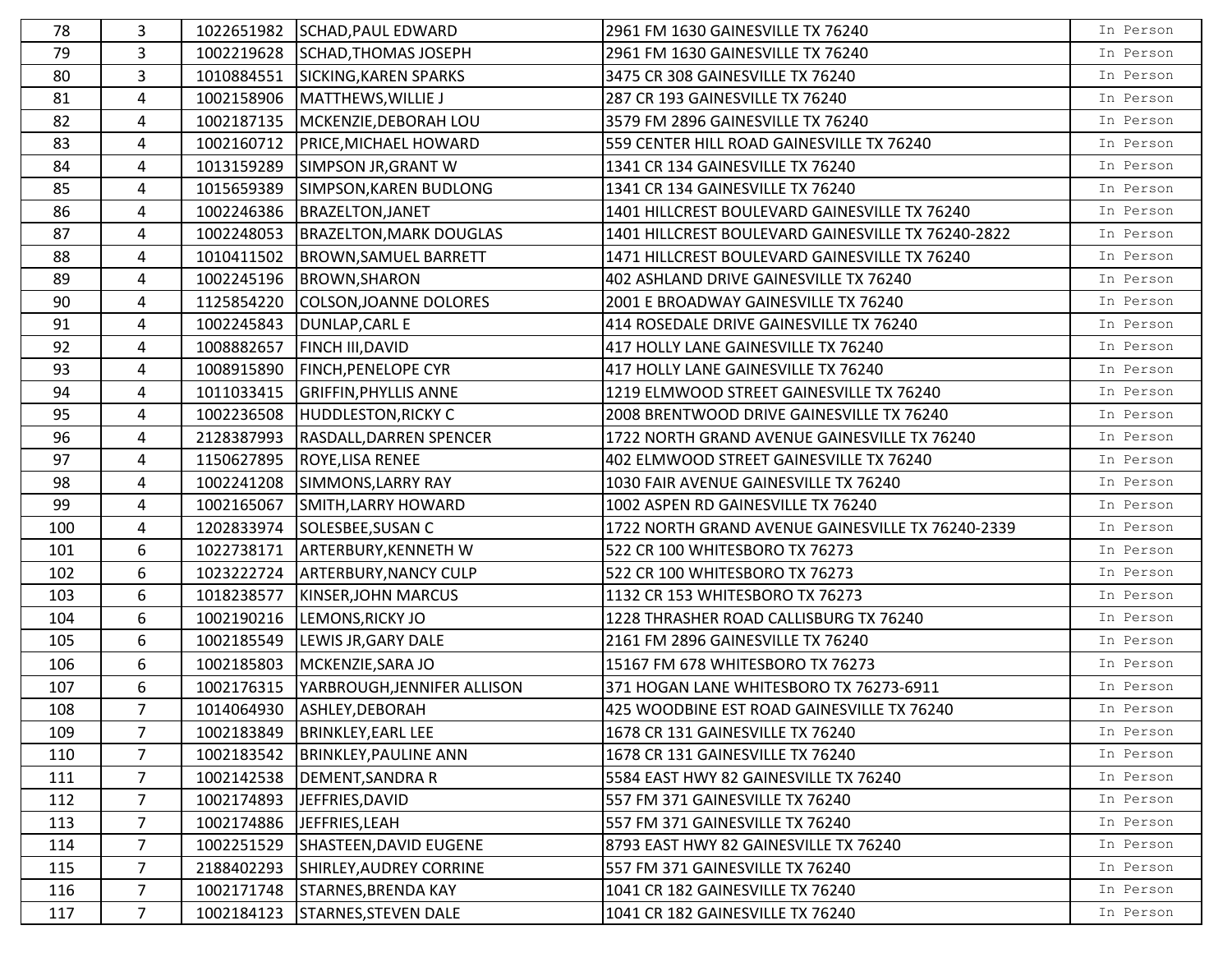| 118 | $\overline{7}$ | 1002159051 | SULLIVANT, KARON                  | 1219 CR 147 GAINESVILLE TX 76240                 | In Person |
|-----|----------------|------------|-----------------------------------|--------------------------------------------------|-----------|
| 119 | $\overline{7}$ | 1002207107 | WALTERSCHEID, CLYDE BERNARD       | 283 CR 148 GAINESVILLE TX 76240                  | In Person |
| 120 | 7              | 1002207111 | <b>WALTERSCHEID, SHARON</b>       | 283 CR 148 GAINESVILLE TX 76240                  | In Person |
| 121 | 8              | 1002152323 | <b>BANKS, JAMES DALE</b>          | 814 CR 219 GAINESVILLE TX 76240                  | In Person |
| 122 | 8              | 1002167416 | <b>BOONE, POLLY ANN</b>           | 1282 CR 219 GAINESVILLE TX 76240                 | In Person |
| 123 | 8              | 1014330343 | <b>BROWN, JOHNNY RAY</b>          | 472 CR 219 GAINESVILLE TX 76240                  | In Person |
| 124 | 8              | 1019286389 | <b>FLETCHER, GABRIELLE M</b>      | 50 CR 226 GAINESVILLE TX 76240                   | In Person |
| 125 | 8              | 1060319745 | <b>FUJIKAWA, NANCY SUE</b>        | 92 CR 264 GAINESVILLE TX 76240                   | In Person |
| 126 | 8              | 1171291121 | FUJIKAWA JR, TED TADAO            | 92 CR 264 GAINESVILLE TX 76240                   | In Person |
| 127 | 8              | 1002159482 | <b>GREEN, JAMES GARY</b>          | 150 CR 2112 GAINESVILLE TX 76240                 | In Person |
| 128 | 8              | 2129313743 | JENKINSON, LINDA RAE              | 134 CR 226 GAINESVILLE TX 76240                  | In Person |
| 129 | 8              | 1075180117 | MCCLURG, DIANE UDERMANN           | 2577 FM 3092 GAINESVILLE TX 76240                | In Person |
| 130 | 8              | 1075184802 | <b>MCCLURG, KENT STEPHEN</b>      | 2577 FM 3092 GAINESVILLE TX 76240                | In Person |
| 131 | 10             | 1012013591 | <b>BELL, SARA DIANNE</b>          | 1441 FM 3496 GAINESVILLE TX 76240                | In Person |
| 132 | 10             | 1002187556 | BLAKEY, CATHERINE                 | 6244 SOUTH FM 372 GAINESVILLE TX 76240           | In Person |
| 133 | 10             | 1002187560 | <b>BLAKEY, KENNETH EWING</b>      | 6244 S SOUTH FM 372 GAINESVILLE TX 76240         | In Person |
| 134 | 10             | 1002272574 | <b>COX, BILLY VERNON</b>          | 3217 CR 223 COLLINSVILLE TX 76233                | In Person |
| 135 | 10             | 1002191408 | <b>COX, SHEILA</b>                | 3217 CR 223 COLLINSVILLE TX 76233                | In Person |
| 136 | 10             | 1074988797 | <b>DYER, AUSTIN ANTHONY</b>       | 6621 SOUTH FM 372 GAINESVILLE TX 76240           | In Person |
| 137 | 10             | 1002190612 | DYER, JEANNENE                    | 6569 SOUTH FM 372 GAINESVILLE TX 76240           | In Person |
| 138 | 10             | 1002193835 | <b>GANN, VICTORIA E</b>           | 11081 SOUTH FM 372 VALLEY VIEW TX 76272-6344     | In Person |
| 139 | 10             | 1002189589 | <b>GIBSON, CHARLES WAYNE</b>      | 362 FM 902 GAINESVILLE TX 76240                  | In Person |
| 140 | 10             | 2143608589 | HARTZLER, ASHLEY ANN              | 6621 SOUTH FM 372 GAINESVILLE TX 76240           | In Person |
| 141 | 10             | 2161499507 | ILLING, CAROL ANNE                | 11081 SOUTH FM 372 VALLEY VIEW TX 76272          | In Person |
| 142 | 10             | 1002189602 | KELLY, BARBARA JANE               | 673 CHEANEY ROAD VALLEY VIEW TX 76272            | In Person |
| 143 | 10             | 1002189618 | KELLY, JC                         | 673 CHEANEY ROAD VALLEY VIEW TX 76272            | In Person |
| 144 | 10             | 1010762635 | LEMONS, AARON ANDREW              | 1790 CR 281 GAINESVILLE TX 76240                 | In Person |
| 145 | 10             | 1014060478 | LEMONS, WHITNEY DENISE            | 1790 CR 281 GAINESVILLE TX 76240                 | In Person |
| 146 | 10             | 1089083780 | MESSMAN, JANET GAYLE              | 349 CR 261 VALLEY VIEW TX 76272                  | In Person |
| 147 | 10             | 1089083779 | MESSMAN, STEVEN DALE              | 349 CR 261 VALLEY VIEW TX 76272                  | In Person |
| 148 | 10             | 2166395425 | NELSON, PENNY SUE                 | 4978 FM 902 APT 301 GAINESVILLE TX 76240         | In Person |
| 149 | 10             | 1002265515 | <b>PETERS, JESSE DALE</b>         | 950 PRAIRIE GROVE ROAD VALLEY VIEW TX 76272-4559 | In Person |
| 150 | 10             | 1002199684 | PETERS, PATRICIA KAY              | 950 PRAIRIE GROVE ROAD VALLEY VIEW TX 76272-4559 | In Person |
| 151 | 10             | 1002164740 | <b>SCHULLY, JO ELLEN</b>          | 5348 SOUTH FM 372 GAINESVILLE TX 76240           | In Person |
| 152 | 10             | 1198206241 | <b>SCHUMACHER, CHRISTINA SUE</b>  | 10268 FM 902 COLLINSVILLE TX 76233               | In Person |
| 153 | 10             | 1007606307 | <b>WOLF, CARLA S</b>              | 5348 SOUTH FM 372 GAINESVILLE TX 76240           | In Person |
| 154 | 11             | 1034892189 | <b>BABBITT, CHRISTOPHER GLYNN</b> | 1400 CR 2255 VALLEY VIEW TX 76272                | In Person |
| 155 | 11             | 1180501662 | <b>BRINKLEY, KATIE BEKKELUND</b>  | *****                                            | In Person |
| 156 | 11             | 1015447401 | DEMPSEY, WILLIAM ROBERT           | 509 ROBINSON STREET VALLEY VIEW TX 76272         | In Person |
| 157 | 11             | 2143474389 | HUNTER, AIMEE LYNN                | 52 CR 2252 VALLEY VIEW TX 76272                  | In Person |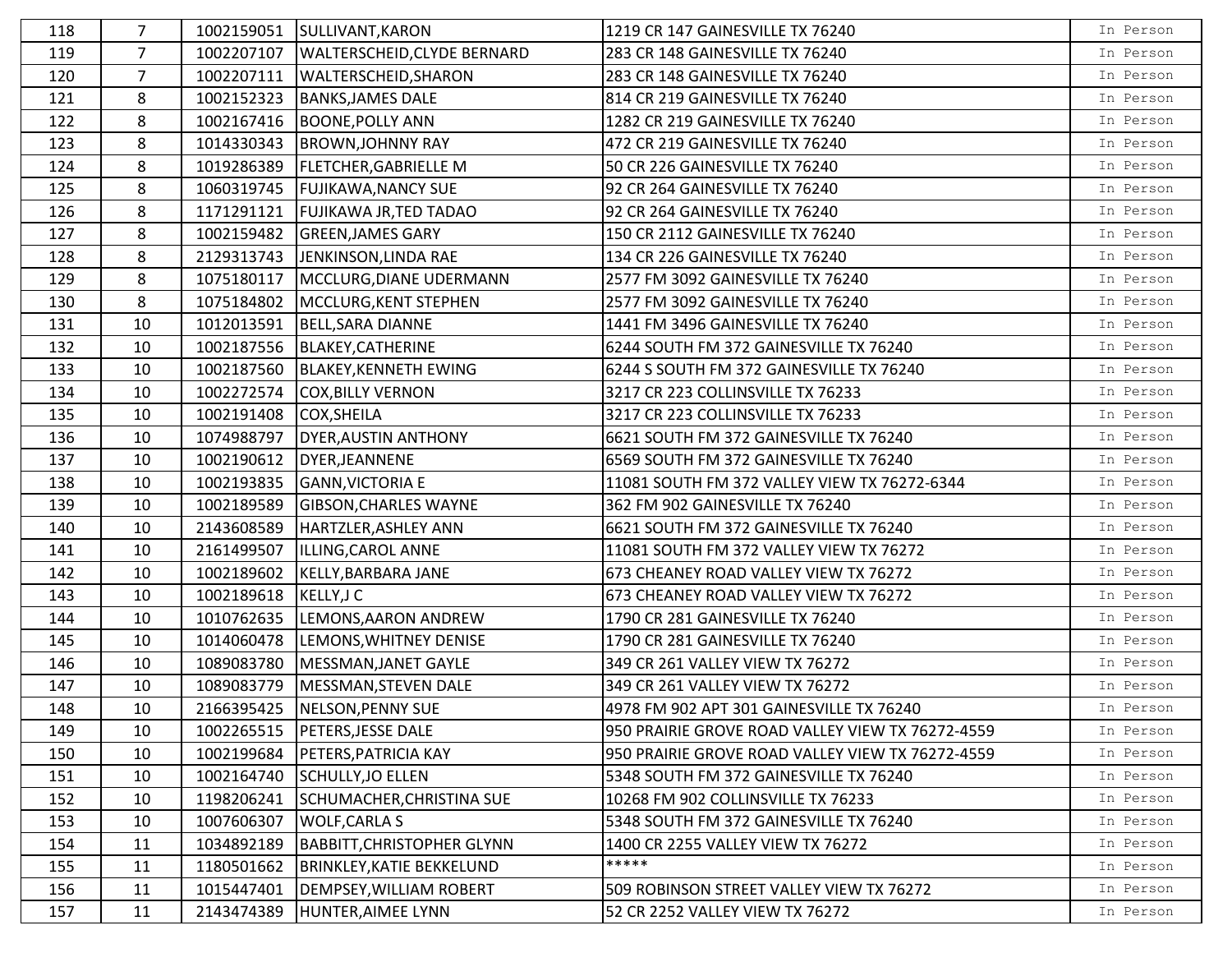| 158 | 11 | 1089394836 | HUNTER, JOHNNY WAYNE                | 589 EAST FM 922 (589) VALLEY VIEW TX 76272     | In Person |
|-----|----|------------|-------------------------------------|------------------------------------------------|-----------|
| 159 | 11 | 1089925467 | HUNTER, PAMELA BRANZ                | 52 CR 2252 VALLEY VIEW TX 76272-7646           | In Person |
| 160 | 11 | 1009712344 | LESCH, BLAKE DOMINIC                | 418 CR 204 VALLEY VIEW TX 76272                | In Person |
| 161 | 11 | 1002196208 | LESCH, CLEMENS FRANCIS              | 418 CR 204 VALLEY VIEW TX 76272                | In Person |
| 162 | 11 | 1002196212 | LESCH, PAULINE GASPER               | 418 CR 204 VALLEY VIEW TX 76272                | In Person |
| 163 | 11 | 1002197521 | ROANE, JOHN DAVID                   | 101 EASY STREET VALLEY VIEW TX 76272           | In Person |
| 164 | 11 | 1004904729 | <b>SKINNER, SHIRLEY RUTH</b>        | 191 CR 2251 VALLEY VIEW TX 76272-5632          | In Person |
| 165 | 11 | 1004904890 | SKINNER JR, STANLEY PERRY           | 191 CR 2251 VALLEY VIEW TX 76272-5632          | In Person |
| 166 | 11 | 1155435579 | <b>VANN, ERIC TODD</b>              | 1030 EAST LONE OAK ROAD VALLEY VIEW TX 76272   | In Person |
| 167 | 12 | 1002204746 | ALDRIDGE, ELIZABETH KAY             | 621 CR 373 ROSSTON TX 76263                    | In Person |
| 168 | 12 | 1017229597 | <b>BARTHOLD, DANIEL THOMAS</b>      | 1776 WEST FM 922 VALLEY VIEW TX 76272          | In Person |
| 169 | 12 | 2001143756 | <b>BARTHOLD, MACKENZIE PAIGE</b>    | 1776 WEST FM 922 VALLEY VIEW TX 76272          | In Person |
| 170 | 12 | 1009136207 | <b>BENGSTON, EARL LEROY</b>         | 1287 CR 366 GAINESVILLE TX 76240               | In Person |
| 171 | 12 | 1127759036 | <b>BRUCATO, RUTHANN WITTMAN</b>     | 1338 CR 385 ERA TX 76238                       | In Person |
| 172 | 12 | 1002201154 | KNIGHT, ANN I                       | 8954 WEST FM 922 ERA TX 76238                  | In Person |
| 173 | 12 | 1002201862 | MILLER, DAVID LAWRENCE              | 1412 CR 332 ERA TX 76238                       | In Person |
| 174 | 12 | 1002201668 | MILLER, JUDIE MARIE                 | 1412 CR 332 ERA TX 76238                       | In Person |
| 175 | 12 | 1002201495 | PETERS, LYNN CAROL                  | 7022 WEST FM 922 ERA TX 76238                  | In Person |
| 176 | 12 | 1002202747 | <b>REITER, EUGENE CARL</b>          | 772 CR 348 VALLEY VIEW TX 76272                | In Person |
| 177 | 12 | 2149985177 | TRIGG, DELANIA BETH                 | 337 CR 328 ERA TX 76238                        | In Person |
| 178 | 12 | 1013275951 | WEST, BETTY J                       | 339 CR 322 VALLEY VIEW TX 76272                | In Person |
| 179 | 12 | 1013276044 | <b>WEST, PAUL</b>                   | 339 CR 322 VALLEY VIEW TX 76272                | In Person |
| 180 | 17 | 1002207622 | KLEMENT, ANDREW BERNARD             | 3544 CR 302 MUENSTER TX 76252                  | In Person |
| 181 | 17 | 1002207633 | KLEMENT, EMILY CONRADY              | 3544 CR 302 MUENSTER TX 76252                  | In Person |
| 182 | 17 | 1002206899 | KLEMENT, GLORIA                     | 12597 FM 1630 MUENSTER TX 76252                | In Person |
| 183 | 17 | 1002206881 | KLEMENT, ROBERT GEORGE              | 12597 FM 1630 MUENSTER TX 76252                | In Person |
| 184 | 17 | 1172341856 | RICHARDSON, HERBERT EDWIN           | 3980 CR 343 FORESTBURG TX 76239-2318           | In Person |
| 185 | 17 | 1002207916 | <b>SCHILLING, EILEEN F</b>          | 1289 CR 342 MUENSTER TX 76252                  | In Person |
| 186 | 17 | 1176333567 | <b>SCHILLING, FRANK EDWIN</b>       | 1289 CR 342 MUENSTER TX 76252-4712             | In Person |
| 187 | 18 | 1015067104 | CHARLES, KIMBERLY CAROL             | 215 SOUTH WILLOW STREET MUENSTER TX 76252      | In Person |
| 188 | 18 |            | 1002213555  ENDRES, STANLEY HERBERT | 612 NORTH ASH STREET MUENSTER TX 76252         | In Person |
| 189 | 18 | 1002215216 | FELDERHOFF, RAMONA LYNN             | 1044 NORTH CEDAR STREET MUENSTER TX 76252      | In Person |
| 190 | 18 | 1015504126 | <b>FOSTER, ALAN TALMADGE</b>        | 266 CR 462 MUENSTER TX 76252-3501              | In Person |
| 191 | 18 | 2129754588 | <b>FOSTER, FELICIA A</b>            | 266 CR 462 MUENSTER TX 76252                   | In Person |
| 192 | 18 | 1002273534 | <b>GREWING, MARK JOSEPH</b>         | 180 CENTERHILL DR MUENSTER TX 76252            | In Person |
| 193 | 18 | 1002213379 | KLEMENT, CHRISTI ELAINE             | 2762 FM 2739 MUENSTER TX 76252                 | In Person |
| 194 | 18 | 1015553600 | KLEMENT, ELLIOT EDGAR               | 1419 CR 424 MUENSTER TX 76252                  | In Person |
| 195 | 18 | 1002210812 | <b>KLEMENT, LEON MARTIN</b>         | 2762 FM 2739 MUENSTER TX 76252                 | In Person |
| 196 | 18 | 1144080313 | ORSBURN, HELENA MANGRUM             | 216 SOUTH WILLOW STREET MUENSTER TX 76252-2606 | In Person |
| 197 | 18 | 1002205594 | <b>ORSBURN, LARKIN DALE</b>         | 216 SOUTH WILLOW STREET MUENSTER TX 76252      | In Person |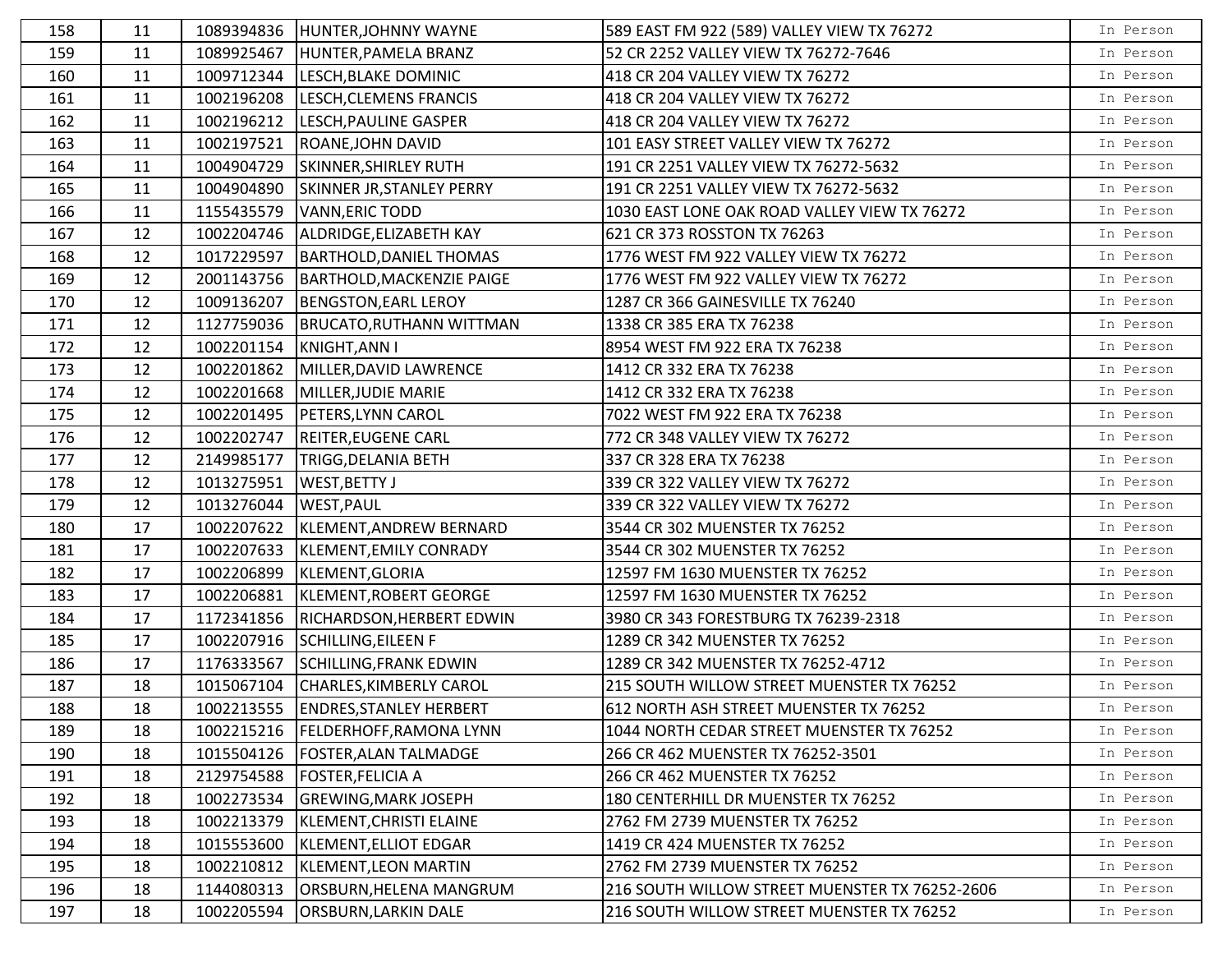| 198 | 18 | 1002216569 | ROHMER, KENNETH R                    | 700 NORTH ASH STREET MUENSTER TX 76252    | In Person |
|-----|----|------------|--------------------------------------|-------------------------------------------|-----------|
| 199 | 18 | 1002217091 | SNEED, CLARA JANIS                   | 6411 CR 435 SAINT JO TX 76265             | In Person |
| 200 | 18 | 1019268863 | SPRINGER, DREW ALAN                  | 320 EAST FOURTH STREET MUENSTER TX 76252  | In Person |
| 201 | 18 | 1146507828 | <b>STEVENSON, JANICE C</b>           | 2950 CR 417 MUENSTER TX 76252-6625        | In Person |
| 202 | 18 | 1076102267 | <b>STEVENSON, KENT DAVID</b>         | 2950 CR 417 MUENSTER TX 76252             | In Person |
| 203 | 18 | 1002207021 | <b>TRUBENBACH, GWEN E</b>            | 1012 CR 302 MYRA TX 76253                 | In Person |
| 204 | 18 | 1002207336 | TRUBENBACH, LOYD EDWARD              | 1012 CR 302 MYRA TX 76253                 | In Person |
| 205 | 21 | 1022979987 | <b>BRENNAN, PATRICIA OLLER</b>       | 514 KATIE STREET LINDSAY TX 76250         | In Person |
| 206 | 21 | 1002224706 | <b>CLER, CHARLES LOUIS</b>           | 229 HICKORY STREET LINDSAY TX 76250       | In Person |
| 207 | 21 |            | 1002223944 CONNETT JR, RICHARD ALVIN | 2615 CR 409 GAINESVILLE TX 76240          | In Person |
| 208 | 21 | 1020441781 | <b>CORBETT, KELLY MICHELLE</b>       | 1215 WALTER STREET GAINESVILLE TX 76240   | In Person |
| 209 | 21 | 1002197836 | <b>DRESSER, TONY DAVID</b>           | 510 KATIE STREET LINDSAY TX 76250         | In Person |
| 210 | 21 | 1089321338 | <b>FOGLE, DAVID ALAN</b>             | 1077 CR 438 LINDSAY TX 76250              | In Person |
| 211 | 21 | 1005710336 | <b>FOGLE, LAURA LELLOINE</b>         | 1077 CR 438 LINDSAY TX 76250              | In Person |
| 212 | 21 | 1166329403 | <b>GARNER, CHRISTOPHER WAYNE</b>     | 3004 CR 409 GAINESVILLE TX 76240          | In Person |
| 213 | 21 | 1002205296 | HACKER, LYNN ELAINE                  | 602 S PECAN ST MYRA TX 76253              | In Person |
| 214 | 21 | 1187399200 | KIRK, COLE WALKER                    | 606 OAK STREET LINDSAY TX 76250           | In Person |
| 215 | 21 | 1002220387 | <b>KNAUF, JAMES DON</b>              | 520 HENRY STREET LINDSAY TX 76250         | In Person |
| 216 | 21 | 1002203414 | LINNELL, MARK WILLIAM                | 1080 IRA WARD LANE GAINESVILLE TX 76240   | In Person |
| 217 | 21 | 1002248919 | PULTE, SCOTT JAMES                   | 305 2ND STREET LINDSAY TX 76250           | In Person |
| 218 | 21 | 1002223971 | <b>SCHULLY, PATRICK DANIEL</b>       | 1777 CR 438 LINDSAY TX 76250              | In Person |
| 219 | 21 | 1012424082 | SEBADE, KEVIN GERALD                 | 202 HILLSIDE LANE LINDSAY TX 76250        | In Person |
| 220 | 21 | 1015062700 | SEBADE, MARILYN FIELDS               | 202 HILLSIDE LANE LINDSAY TX 76250        | In Person |
| 221 | 21 | 1010368602 | <b>TUCKER, PHYLLIS ANN</b>           | 319 CR 466 GAINESVILLE TX 76240           | In Person |
| 222 | 21 | 1002224144 | WILLIAMS, LAURA LEIGH                | 1209 WALTER STREET GAINESVILLE TX 76240   | In Person |
| 223 | 21 | 1002223084 | <b>WILSON, LESLIE LYNN</b>           | 2435 CR 409 GAINESVILLE TX 76240          | In Person |
| 224 | 22 | 1002182271 | AKINS, PEGGY LOU                     | 5681 FM 902 GAINESVILLE TX 76240          | In Person |
| 225 | 22 | 1010808919 | <b>ANTHONY, ARTHUR HALE</b>          | 103 NOWETA PLACE LAKE KIOWA TX 76240      | In Person |
| 226 | 22 | 1010065497 | <b>ANTHONY, SANDRA LEE</b>           | 103 NOWETA PLACE LAKE KIOWA TX 76240      | In Person |
| 227 | 22 | 1181430601 | <b>AUNE JR, EDWARD GEORGE</b>        | 110 COCOPA DRIVE LAKE KIOWA TX 76240-9280 | In Person |
| 228 | 22 |            | 1213370634 AUNE, MARGARET ANN        | 110 COCOPA DRIVE LAKE KIOWA TX 76240      | In Person |
| 229 | 22 | 2121366716 | CATES, CRISTINA                      | 105 COCOPA DRIVE LAKE KIOWA TX 76240      | In Person |
| 230 | 22 | 1151436044 | <b>FOWLER, HAROLD E</b>              | 609 KIOWA DRIVE WEST LAKE KIOWA TX 76240  | In Person |
| 231 | 22 | 1082330353 | <b>GRANT, GARY ALLEN</b>             | 113 SEMINOLE DRIVE LAKE KIOWA TX 76240    | In Person |
| 232 | 22 | 1082374426 | <b>GRANT, ROSETTA LOREE</b>          | 113 SEMINOLE DRIVE LAKE KIOWA TX 76240    | In Person |
| 233 | 22 | 1002179324 | HINES, MICHAEL DAVID                 | 1371 CR 211 GAINESVILLE TX 76240-0872     | In Person |
| 234 | 22 | 1024863736 | MERTINS, ORVILLE LEE                 | 814 KIOWA DRIVE WEST LAKE KIOWA TX 76240  | In Person |
| 235 | 22 | 1019036788 | NELSON, NANCY HAWKINS                | 203 NAVAJO TRAIL LAKE KIOWA TX 76240      | In Person |
| 236 | 22 | 1167266267 | PEICHEL, MATTHEW TIMOTHY             | 429 KIOWA DRIVE WEST LAKE KIOWA TX 76240  | In Person |
| 237 | 22 | 1167266298 | PEICHEL, PATRICIA PRYOR              | 429 KIOWA DRIVE WEST LAKE KIOWA TX 76240  | In Person |